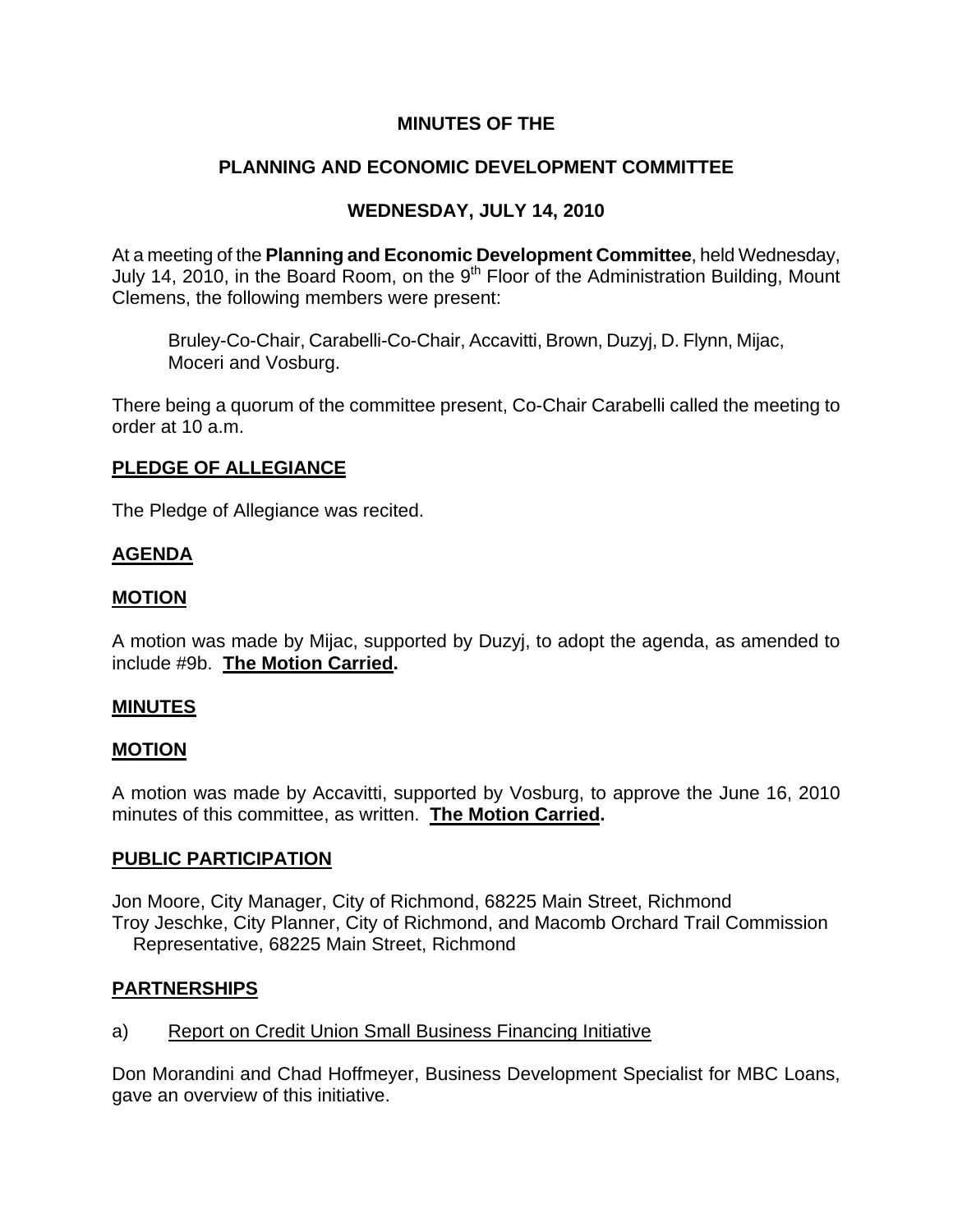The following commissioners spoke: Brown, Duzyj and Bruley.

# **MOTION**

A motion was made by Vosburg, supported by Moceri, to receive and file the report on the Credit Union Small Business Financing Initiative. **The Motion Carried.** 

# **COMMUNITY DEVELOPMENT**

## a) Status Report on Neighborhood Stabilization Program

Mike Rozny gave a report on the County Homebuyer Program, the Developer Homebuyer Program and redevelopment activities in Center Line, Eastpointe and Mount Clemens.

The following commissioners spoke: Carabelli, Brown and Vosburg.

## **MOTION**

A motion was made by Moceri, supported by Vosburg, to receive and file the status report on the Neighborhood Stabilization Program. **The Motion Carried.** 

b) Monthly Report from Solid Ground

Lawanda Jackson, Executive Director, gave a brief report.

## **MOTION**

A motion was made by Brown, supported by Vosburg, to receive and file the monthly report from Solid Ground.

The following commissioner spoke: Bruley.

Co-Chair Carabelli called for a vote on the motion and **The Motion Carried.**

c) Substantial Amendment to Neighborhood Stabilization Program

## **COMMITTEE RECOMMENDATION – MOTION**

A MOTION WAS BROWN, SUPPORTED BY VOSBURG, TO RECOMMEND THAT THE BOARD OF COMMISSIONERS AUTHORIZE SUBMISSION TO HUD OF AN AMENDMENT TO THE NEIGHBORHOOD STABILIZATION PROGRAM. **THE MOTION CARRIED WITH CARABELLI VOTING "NO."**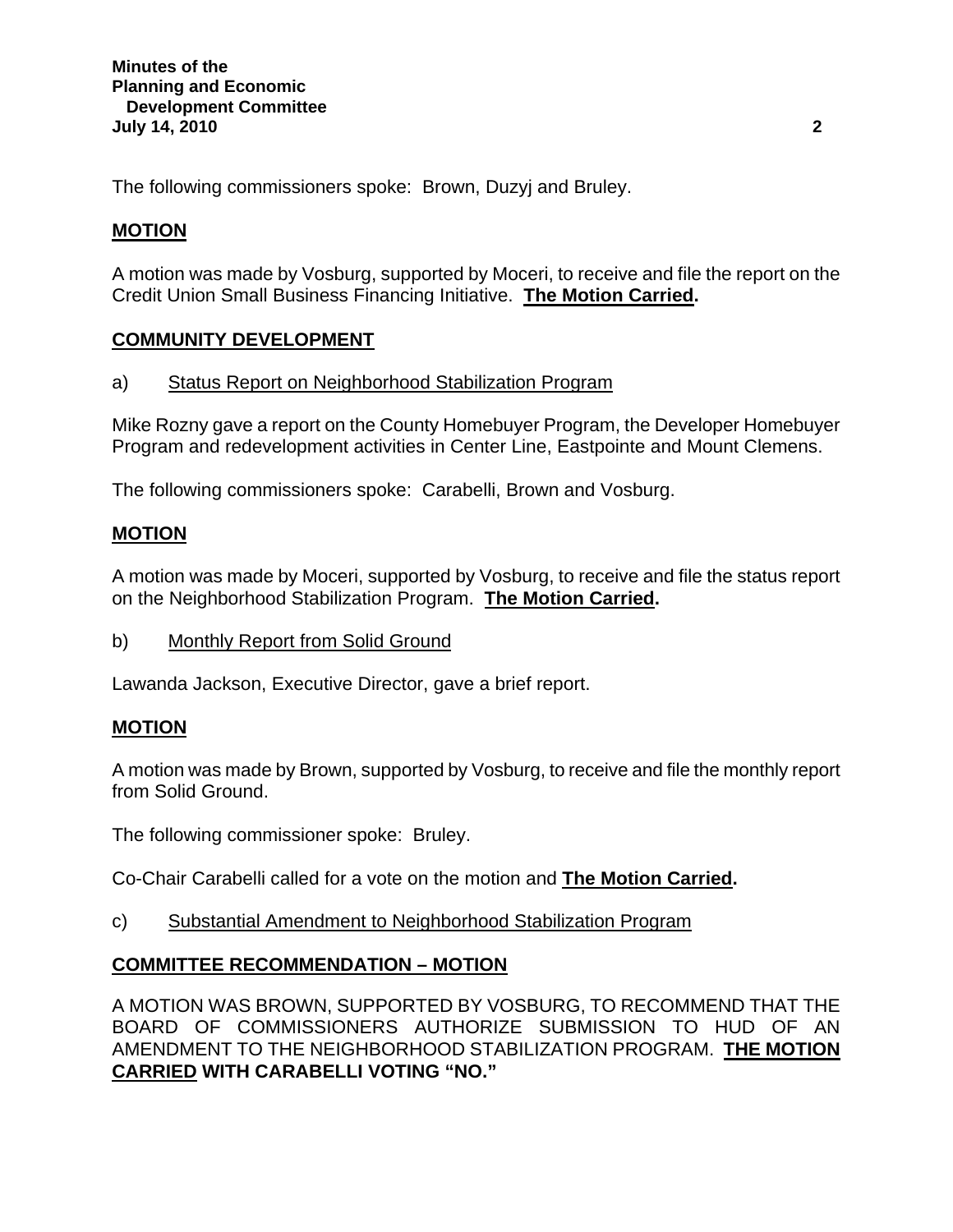## **ECONOMIC DEVELOPMENT**

a) Report on Macomb County/Greater Detroit Hispanic Business Community Stars & Stripes Event

Maria Zardis reported that this was a successful event with more than 250 attendees.

#### **MOTION**

A motion was made by Brown, supported by Vosburg, to receive and file the report on the Macomb County/Greater Detroit Hispanic Business Community Stars and Stripes Event.

The following commissioner spoke: Carabelli.

Co-Chair Carabelli called for a vote on the motion and **The Motion Carried**.

## **PLANNING**

#### a) Update on County-wide Trail Plan

John Crumm noted that he has received a resolution from each of the communities involved indicating that they have looked at the location of the trail and have identified where it will be located within their community. He said these will be included with the Michigan Department of Transportation and the Michigan Department of Natural Resources grants.

The following commissioner spoke: Bruley.

## **MOTION**

A motion was made by Brown, supported by Vosburg, to receive and file the July 2010 update on the status of trail projects along the Macomb County 70 mile trail loop.

The following commissioners spoke: Brown and Accavitti.

Co-Chair Carabelli called for a vote on the motion and **The Motion Carried.** 

b) Approve Application for Infrastructure Loan

#### **MOTION**

A motion was made by Brown, supported by Moceri, to approve submission of an application for an infrastructure loan and forward to the Budget Committee.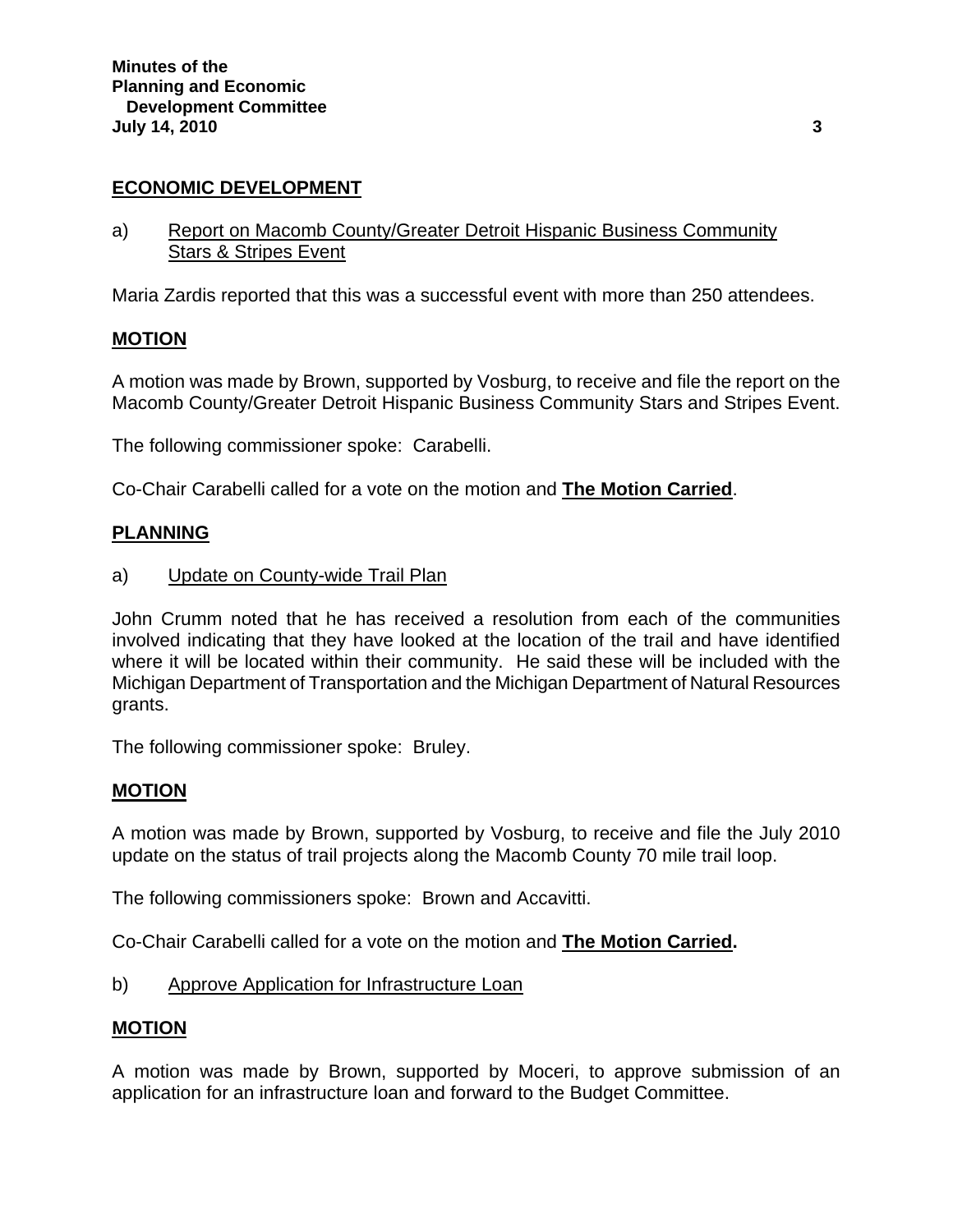John Crumm and Bob Hoepfner, County Highway Engineer, provided an overview.

The following commissioners spoke: Carabelli and Vosburg.

Co-Chair Carabelli called for a vote on the motion and **The Motion Carried.** 

## **ENVIRONMENTAL**

a) Authorization to Submit Grant Application for Two ChargePoint Network Charging **Stations** 

## **COMMITTEE RECOMMENDATION – MOTION**

A MOTION WAS MADE BY D. FLYNN, SUPPORTED BY MOCERI, TO RECOMMEND THAT THE BOARD OF COMMISSIONERS AUTHORIZE THE PLANNING AND ECONOMIC DEVELOPMENT DEPARTMENT TO APPLY FOR TWO CHARGEPOINT NETWORK VEHICLE CHARGING STATIONS.

Steve Cassin gave a brief overview.

The following commissioners spoke: Vosburg and Carabelli.

Co-Chair Carabelli called for a vote on the motion and **THE MOTION CARRIED.** 

## **MARKETING & PROMOTION**

a) Update on 2010 Macomb Magazine

Maria Zardis gave a brief update.

## **MOTION**

A motion was made by Brown, supported by Moceri, to receive and file the report on the 2010 Macomb Magazine. **The Motion Carried.** 

## **ADMINISTRATIVE**

a) Update on Departmental Staffing

Steve Cassin gave an update on the position that they are sharing with the Library, as well as the vacant Administrative Secretary position.